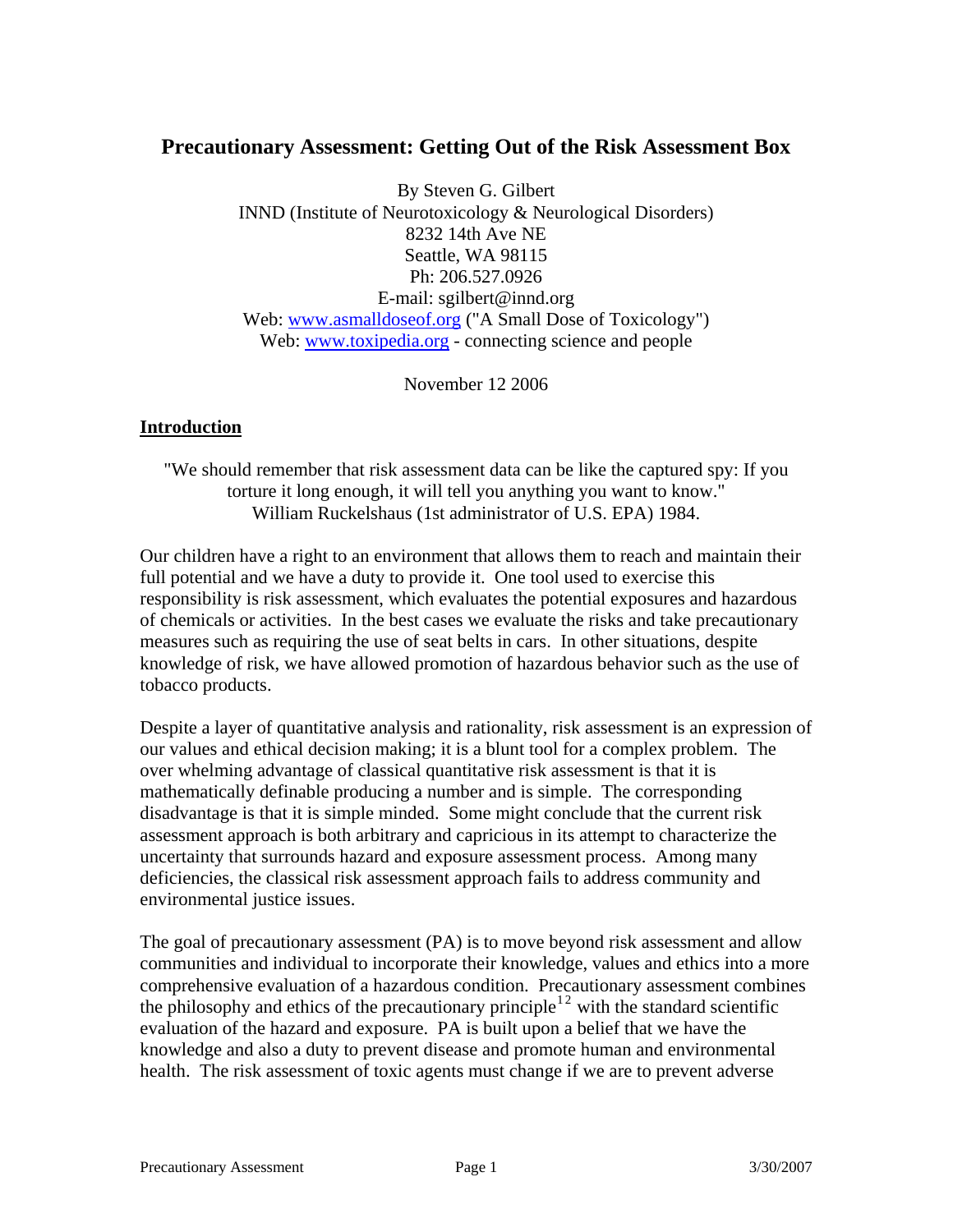health effects and truly protect the potential of our children and indeed the children of all species.

# **Principles of Risk Assessment**

"What is food to one man may be fierce poison to others." Lucretius (c. 99 B.C.–c. 55 B.C.)

In it simplest form risk is defined as function of an agent's hazard and your possible exposure. This is often written as:  $Risk = Hazard X Exposure$ . A major missing part of this formulation of risk is individual sensitivity. For example, for most people there is no risk from exposure to peanuts but for some an allergic response to peanuts can be deadly. Hazard is derived from the classical dose / response relation usually with the adage that the dose makes the poison. Again, the response is dependent on the sensitivity or susceptibility of the individual. The dose / response relationship is usually defined from research studies with animals or assessing the consequences of human exposure. A major challenge is determine what is the most sensitive response endpoint.

Quantitative Risk Assessment (QRA) developed during the 1960-1970s primarily to provide a numerical means to evaluate the likelihood of developing cancer. QRA was formally defined as: "Process of estimating association between an exposure to a chemical or physical agent and the incidence of some adverse outcome."<sup>[3](#page-9-1)</sup> This methodology was eventually expanded to non-cancer endpoints such as developmental effects of hazardous agents. A primary goal of QRA was to numerically address the inherent uncertainty of the risk assessment process.

Risk assessment is often characterized as a four step process. 1) Hazard identification – using structure activity relationship, cell culture, animal studies or human studies to characterize the hazard. 2) Exposure assessment – evaluates the type and means of exposure as well who or what might be exposed. 3) Dose / response assessment – determines appropriate end points or response and mathematically characterize the dose / response relationship, which usually means extrapolation to the lowest doses that might produce a response. 4) Risk characterization – brings all this information together to characterize the risk.

| The Four Elements of Standard Risk Assessment |                             |  |  |
|-----------------------------------------------|-----------------------------|--|--|
|                                               | 1. Hazard Identification    |  |  |
|                                               | 2. Exposure Assessment      |  |  |
|                                               | 3. Dose-Response Assessment |  |  |
|                                               | 4. Risk Characterization    |  |  |

The risk assessment process can seem to be arbitrary and capricious with application of various safety factors, which usually means divide the dose by 10, to account for uncertainty. For example if there is animal data but no human data, the dose that produced no effect in animals would be divided by 10. Other incidences that one might use the divide by 10 rule would extrapolating from adults to children, absence of a no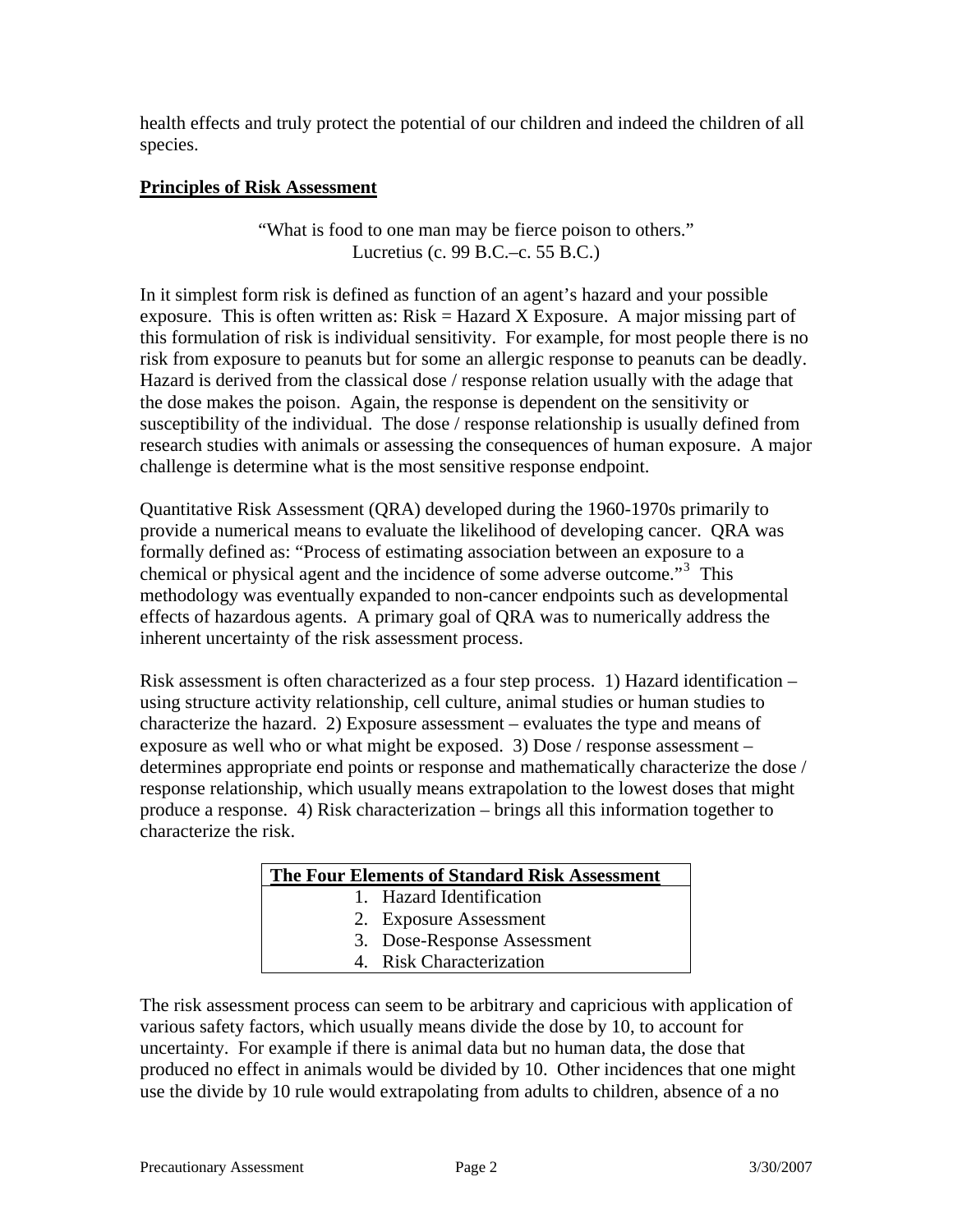effect dose, or only short term studies and no long term studies. Of course some would argue that 10 is to much and only a safety factor of three or two is sufficient which greatly changes the risk assessment. The end point of the classic risk assessment is a reference dose (RfD) or the amount that the most sensitive individual can consume daily over a life time.

The inadequacies of classical risk assessment have been recognized by others (see below), while some agencies have sought to address the more glaring deficiencies. The World Health Organization The International Programme on Chemical Safety (IPCS) developed an Integrated Risk Assessment that emphasizes a multimedia and ecological assessment<sup>[4](#page-9-1)</sup>. The U.S. Environmental Protection Agencies - National Center for Environmental Assessment (NCEA) – is also investigating ways to expand risk to be more inclusive<sup>[5](#page-9-1)</sup>. However, neither of these approaches explicitly addresses community and societal issues.

### **Risk Assessment – example Mercury**

"For then she bare a son, of many shifts, blandly cunning, a robber, a cattle driver, a bringer of dreams, a watcher by night, a thief at the gates, one who was soon to show forth wonderful deeds among the deathless gods..." Description of the birth of the Greek God Mercury

Mercury is a fascinating compound, incredibly versatile, changeable from a metallic form to an organic form and we now know is very hazardous particularly to the developing organism. There are no doubts that mercury bioaccumulates in fish and is a well established neurotoxicant at low levels of exposure<sup>[6](#page-9-1)</sup>. Risk assessment tries to determine if there is safe level of exposure particularly for the most vulnerable such as women of child bearing age and children. When developing a risk assessment on mercury exposure, one starting point is a non-human primate study that found adverse effects at a dose of 25 µg/kg. The first step is to divide by 10 to establish a no effect dose (2.5  $\mu$ g/kg), then divide by 10 to extrapolate from animals to humans (0.25  $\mu$ g/kg), and finally divide by 10 to account for sensitive populations such as children to arrive at reference dose of 0.025 µg/kg. Discussion is often focused on this last divide by 10 and if it is truly needed to protect children. There is also human exposure and response data so a human risk assessment can be compared to animal assessment. The endpoint in the human studies was delayed on set of walking in infants exposed to mercury in utero. The maternal hair concentration ranged from 10-20 ppm (parts per million). The hair levels are then extrapolated to blood mercury levels of 40-80 ppb (parts per billion), which is then extrapolated to an estimated consumption of 0.645 µg/kg to achieve the estimated blood level. To protect children a safety factor of 10 is applied to yield a reference dose of 0.06 µg/kg. The reference doses from a risk assessment using animal and human data are fairly close. The EPA established a reference dose of 0.1 µg/kg-day based an analysis of available data of the effects of mercury on humans and animals. The FDA continues to hold 1 ppm (1 mg/kg) is an acceptable concentration of mercury in canned tuna. Clearly there is room for many disagreements and interpretations of a risk assessment of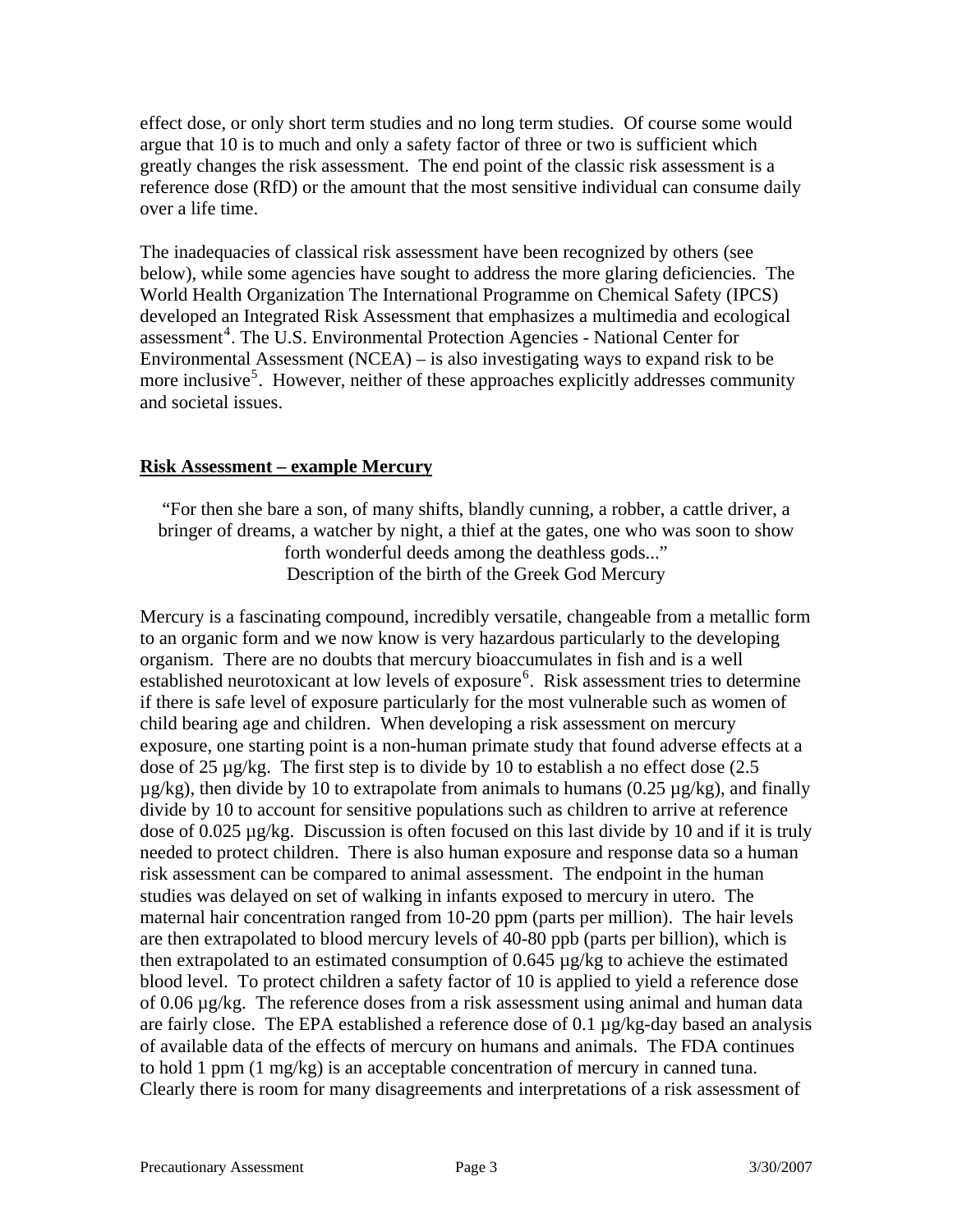mercury. The risk assessment numbers for mercury have profound policy implications and have formed the basis for numerous fish consumption advisories cross the United States, as well influencing state efforts to control coal fired power plant emissions of mercury.

| Animal Data                                      | Human Data                                |
|--------------------------------------------------|-------------------------------------------|
| $25 \mu g/kg -$ dose of effects in monkeys       | 10-20 ppm Hg in maternal hair             |
| 2.5 $\mu$ g/kg – /10 to extrapolate to no effect | 40-80 ppb – extrapolate to maternal blood |
| $0.25 \mu$ g/kg -/10 to extrapolate to humans    | $0.645 \mu$ g/kg – extrapolate to dose    |
| $0.025 \mu g/kg - 10$ for most sensitive         | $0.06 \mu g/kg - 10$ for most sensitive   |
| individuals - children                           | individuals - children                    |

### **Summary of Mercury Risk Assessment**

#### **Weaknesses / Limitations of Risk Assessment**

"Doubt is our product since it is the best means of competing with the 'body of fact' that exists in the mind of the general public." 1969 an executive at Brown & Williamson owned by R. J. Reynolds Tobacco Company

Risk assessment has a number of serious weaknesses that make it appear arbitrary and capricious, which in turn reduces its value in establishing a consensus toward improved public health<sup>[7](#page-9-1)[8](#page-9-1)</sup>. One of the biggest problems is that QRA as been come exceedingly complex procedures demanding experts in toxicology and risk assessment. This expert driven approach makes it difficult for community members to participate and is hence undemocratic. Risk assessment is supposed to be done on the most sensitive health effect or end point. However, the most sensitive health effect may not be known or there may be very little data on this health effect. Exposure information may also be incomplete or vary greatly among different groups of people. For example, high fish consumer will be exposed to more mercury than the occasional fish consumer. Once the endpoint is selected a dose / response relation must be derived. There are several different methods for extrapolating from higher to low doses and determining a dose where there is no health effect. Some compounds, such as lead, appear to have no safe level of exposure. We are also exposed to multiple chemicals which are now well documented in biomonitoring studies<sup>[9](#page-9-1)</sup>. Most animal studies and risk assessment focus on evaluating the risk on only one chemical exposure at a time which is clearly problematic  $10$ . Human studies also struggle to account for exposure to multiple chemicals and approaches need to be developed $11$ .

|           | <b>Weaknesses of Risk Assessment</b>     |
|-----------|------------------------------------------|
|           | • Complex – expert driven – undemocratic |
| $\bullet$ | Lack of community involvement            |
| $\bullet$ | Lack of adequate data                    |
|           | Most sensitive endpoint                  |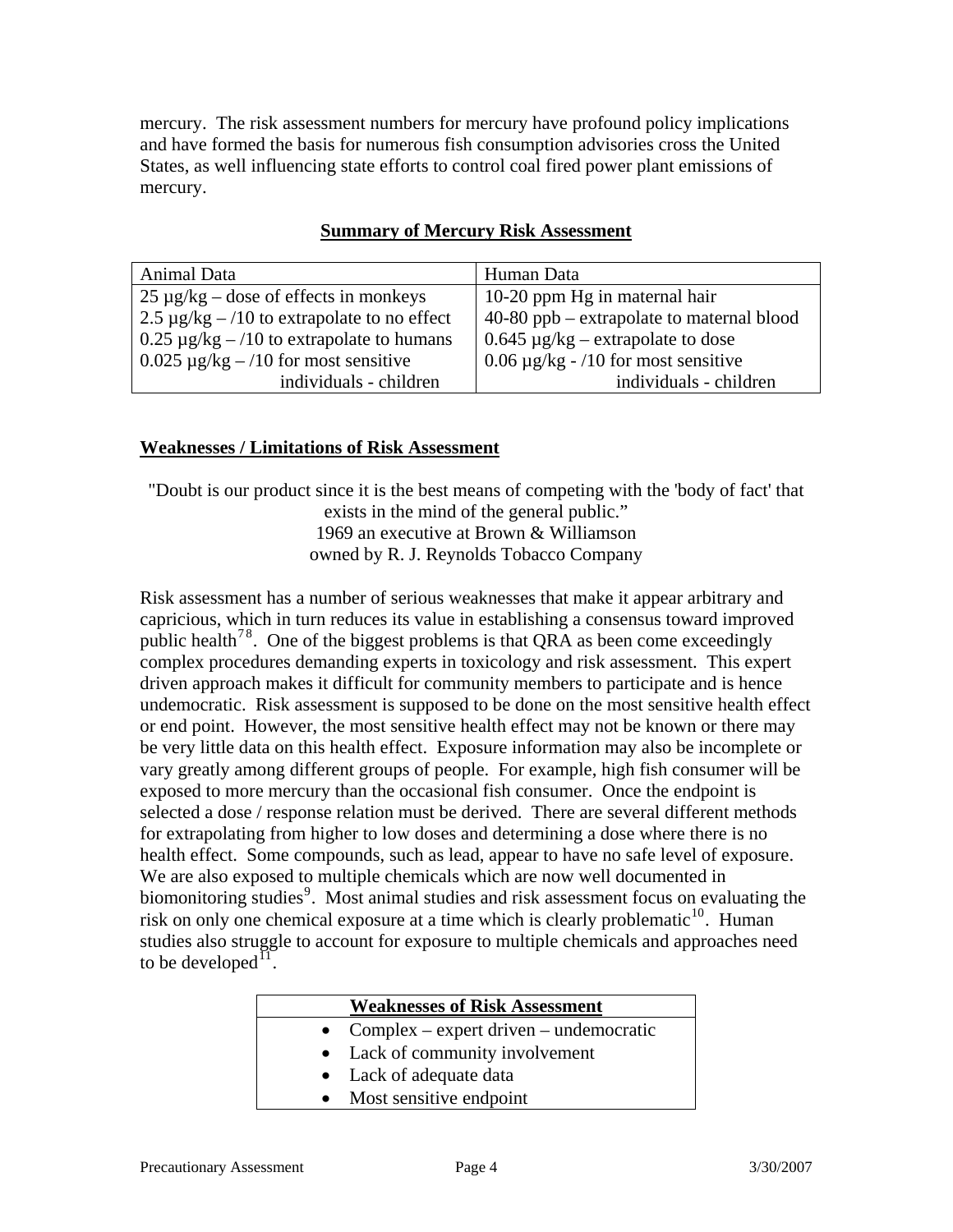- Low dose extrapolation
- Exposure information
- Multiple chemical exposures
- Individual sensitivity
- Narrow perspective lack of community social and ethical

## **Precautionary Assessment**

"Everything's got a moral, if you can only find it" Lewis Carroll in Alice's Adventures in Wonderland

The goal of precautionary assessment (PA) is to move beyond risk assessment and allow communities and individual to incorporate their knowledge, values and ethics into a more comprehensive evaluation of a hazardous condition. The PA combines the philosophy and ethics of the precautionary principle with the standard scientific evaluation of the exposure and hazards. Precautionary assessment contains three basic elements: a) community and social issues, b) exposure issues, and c) hazard and toxicity issues. Each element is broken down into a series of questions that are scored numerically and summed to produce a summary score for each element. A lack of knowledge usually is indicated by applying the highest score. The PA is designed to help place the knowledge available within the context of the community. In contrast to the traditional risk assessment, the PA is a more comprehensive approach to evaluating the human and environmental health risks. Overall, the PA, by building upon the foundation of the precautionary principle, is a more reasonable, rational, and responsible approach to evaluating environmental and human health risks of chemicals $12$ .

The PA can be used by community members as a substitute for the standard risk assessment. The PA can be contrasted with a more standard risk assessment and officials or proponents of an activity can be asked to respond to the community's assessment of the situation.

The PA is a work in progress. Your comments and feedback are welcome. The elements of the PA are summarizes below, followed by more detailed examination and scoring for each element. Similar to the standard quantitative risk assessment, the PA produce a summary number for each element; the higher the score, the greater the concern. One approach for using the PA is for community members meet to develop a PA scores and then with proponents of an activity to determine if a conscience score can be reached. A spreadsheet with categories is available at [www.asmalldoseof.org](http://www.asmalldoseof.org/).<sup>[13](#page-9-1)</sup>

| <b>Community / Social Issues   Exposure Issues</b> |                          | <b>Hazard</b> / Toxicity            |
|----------------------------------------------------|--------------------------|-------------------------------------|
| $G = Goal$                                         | $E = Exposure$           | $H = Hazard$                        |
| $N = Need$                                         | $M =$ Multiple exposures | $\vert$ IS = Individual Sensitivity |

#### **Summary of precautionary assessment categories.**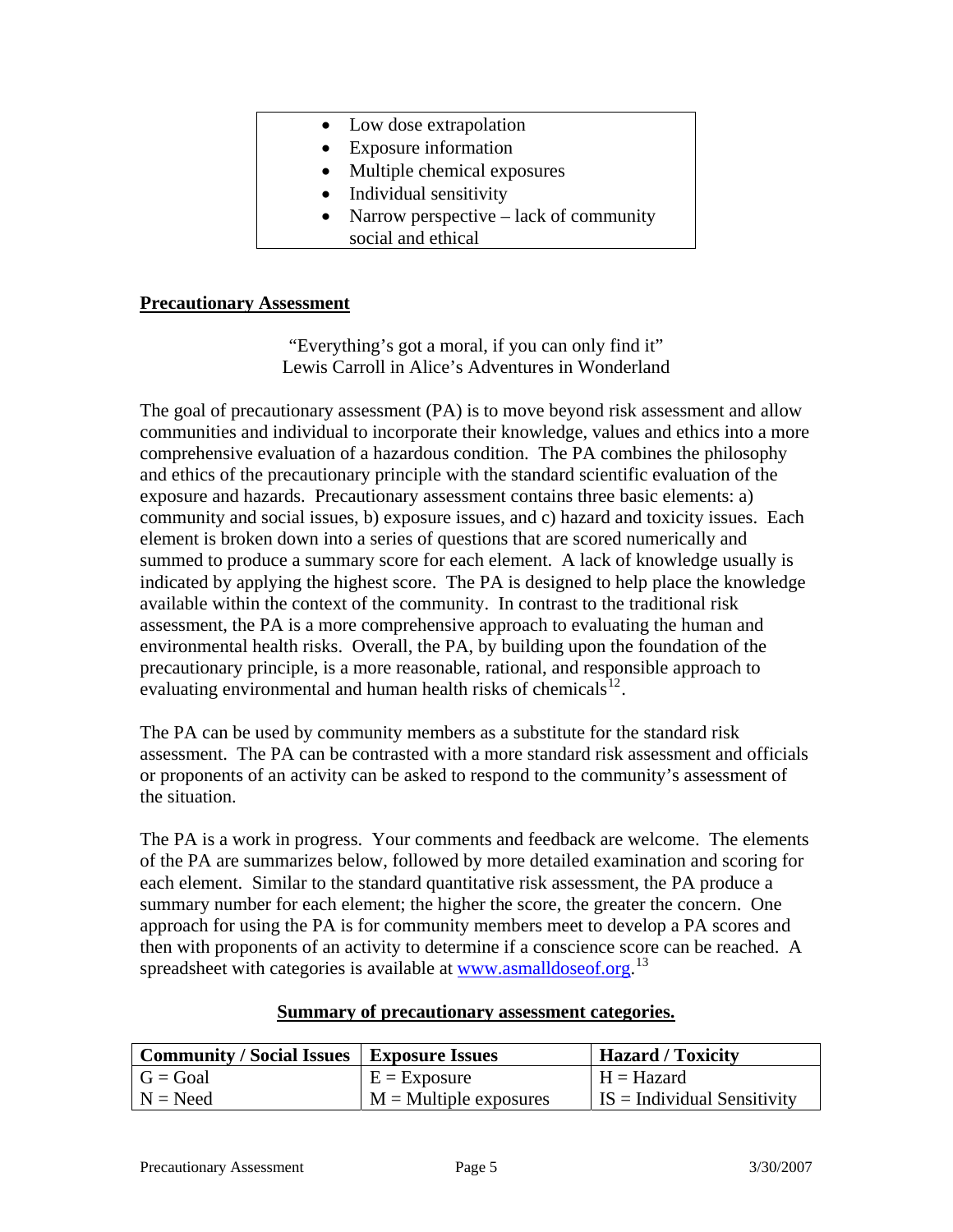| $F =$ Future Generations | $Ch = Children$ exposed     | $\vert$ EC = Ecological hazard |
|--------------------------|-----------------------------|--------------------------------|
| $D = Demoncratic$ ,      | $CP =$ Consumer products    | $\vert$ UC = Uncertainty       |
| community based process  | $O = Occupational exposure$ | $V = Volume$                   |
| $A =$ Alternatives       | $F = Food$ exposure         | $P =$ Persistent               |
|                          |                             | B=Bioaccumulate                |

# **Community and Social Issues**

The community and social issues category allows community members to assess the impact of the agent or proposed action on their community. The fundamental question is does the action support a healthy and sustainable community. The goal of this section is to focus attention on the impact of the proposed action on the community.

| Initial | Parameter                                   | Score    | Comment                                                                                                                                                                                |
|---------|---------------------------------------------|----------|----------------------------------------------------------------------------------------------------------------------------------------------------------------------------------------|
|         | Community /<br><b>Social Issues</b>         |          | Evaluate effects on the community and<br>related social issues.                                                                                                                        |
| G       | G=Goal                                      | $1-3$    | 1-a lot, 2-some, 3-little. Does this move<br>forward the goal of human and environmental<br>health?                                                                                    |
| N       | N=Need                                      | $1-3$    | 1-a lot, 2-some, 3-little or not sure. Ask the<br>question: Is it necessary? Do we really need<br>this? What are the benefits?                                                         |
| F       | F=Future<br>Generations                     | $1-3$    | 1-little, 2-some, 3-high impact. Is there a<br>potential impact on future generations of<br>humans and other species?                                                                  |
| D       | D=Democratic,<br>community based<br>process | $1 - 3$  | 1-a lot of community involvement and<br>consultation, 2-some, 3-little. Was the<br>community consulted early and often in the<br>process? Was the process democratic and<br>inclusive. |
| A       | A=Alternatives                              | $1-3$    | 1-alternatives were carefully considered, 2-<br>some consideration, 3-no consideration.<br>Where alternatives considered?                                                              |
|         | Total                                       | $5 - 15$ | 5-good, supportive of health and community<br>15-poor, not supportive of health or<br>community                                                                                        |

# **Exposure Issues**

Exposure is a central element in evaluating risk. Assessment of exposure issues is critical but it must be expanded beyond just the evaluation of one agent or one source of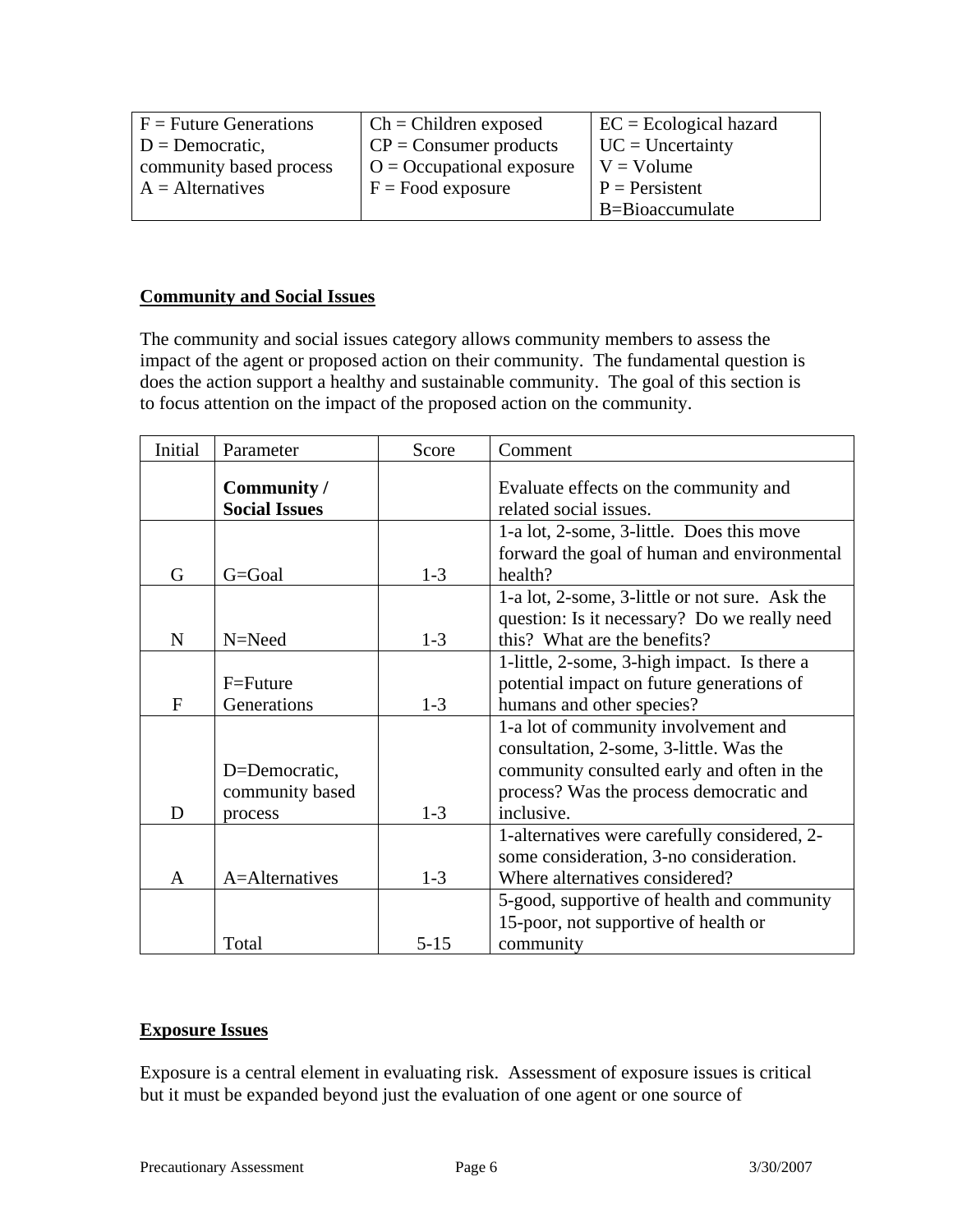exposure. For example, are there multiple chemical exposures or are children likely to be exposed? Manufactures are generally not required to identify ingredients in consumer products or even pesticides. The goal of assessing exposure is to evaluate not only the amount but also our knowledge of the sources of exposure. Lack of knowledge or greater uncertainty will result in a higher score.

|                                 | <b>Exposure Issues</b>        |          | Evaluate potential exposure issues.                                                                                   |
|---------------------------------|-------------------------------|----------|-----------------------------------------------------------------------------------------------------------------------|
| E                               | $E=Exposure$                  | $0 - 3$  | 0-none, 1-little, 2-some, 3-high. Do we have<br>control over the exposure?                                            |
| M                               | M=Multiple<br>exposures       | $0 - 3$  | 0-none, 1-little, 2-some, 3-high. Is there<br>exposure to other chemicals with similar<br>hazard?                     |
| $\mathop{\mathrm{Ch}}\nolimits$ | Ch=Children<br>exposed        | 0,3,5    | 0-none, 3-little, 5-some or high or don't know.<br>Children are often more vulnerable. Are<br>children being exposed. |
| CP                              | CP=Consumer<br>products       | $0 - 3$  | 0-not in consumer products, 1-little, 2-some,<br>3- a lot or do not know. Is this compound in<br>consumer products?   |
| $\Omega$                        | $O=Occ$ upational<br>exposure | $0 - 3$  | 0-no occupational exposure, 1-little, 2-some,<br>3- a lot or do not know. Is there occupational<br>exposure?          |
| F                               | F=Food exposure               | $0 - 3$  | 0-not in food supply, 1-little, 2-some, 3- a lot<br>or do not know. Is the compound present in<br>the food supply.    |
|                                 | Total                         | $0 - 20$ | 0-no exposure, no problems<br>20-significant exposure, serious concern                                                |

# **Hazard / Toxicity Issues**

Hazard and toxicity issues are closely aligned with the standard toxicity or hazard assessment of an chemical or activity. An important aspect of a potential hazard is related to its persistence and bioaccumulation. This section focuses on the available science to establish a knowledge base about the hazards of an agent. Lack of knowledge or uncertainty results in higher score.

|    | <b>Hazard</b> / Toxicity |         | Evaluate potential hazards.                     |
|----|--------------------------|---------|-------------------------------------------------|
|    |                          |         | 1-low, 5-some, 10-high. Follow classical        |
|    |                          |         | hazard evaluation, pick endpoint, exam          |
|    |                          |         | relevant quality studies (cancer, reproductive, |
| H  | H=Hazard                 | 1,5,10  | neurotoxicity, irreversible)                    |
|    |                          |         | 1-little 2-some, 3-a lot. Determine if any      |
|    | IS=Individual            |         | individuals are more sensitive than health      |
| IS | Sensitivity              | $1 - 3$ | adult such as the very young or old.            |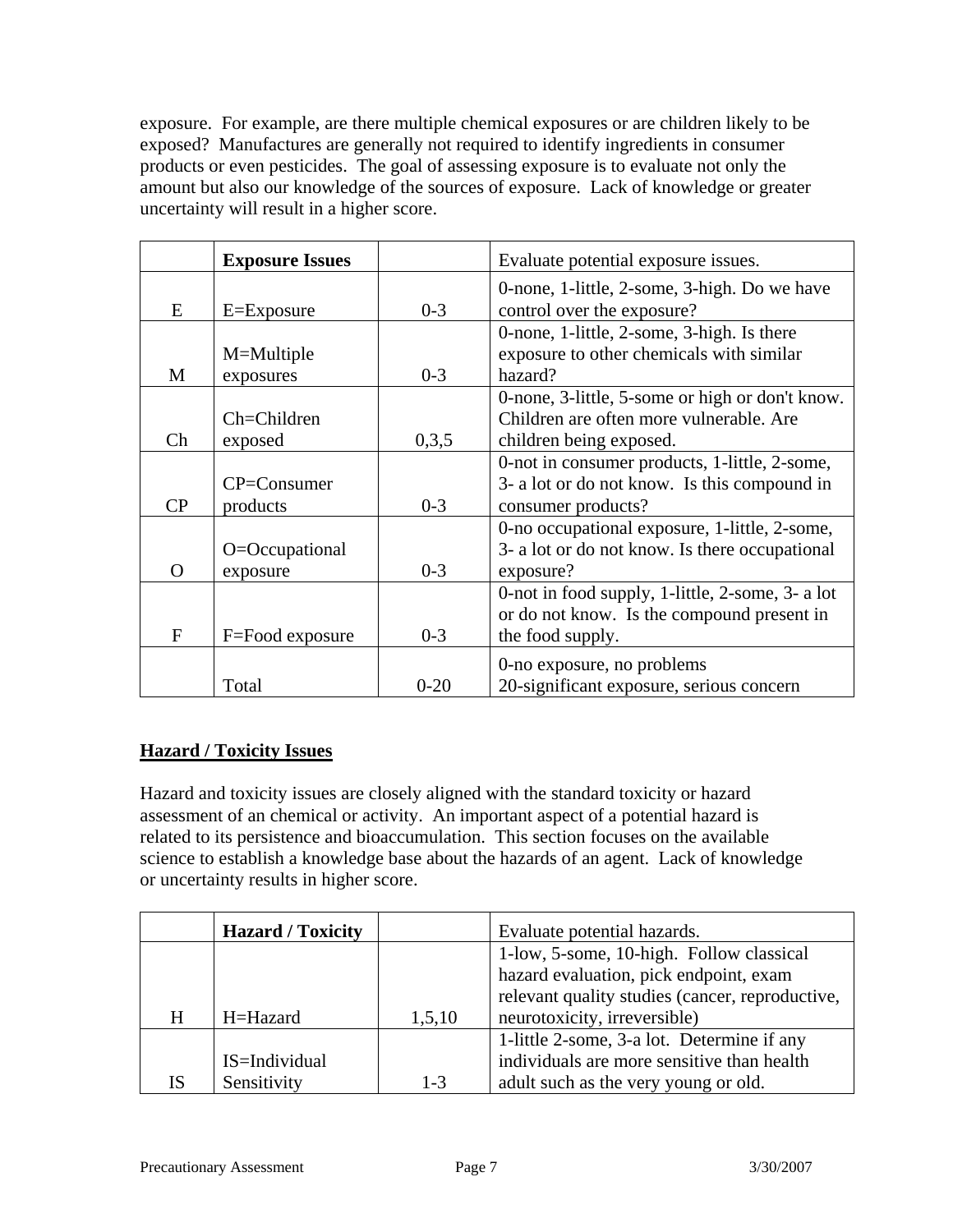|              | EC=Ecological    |          | 1-little 2-some, 3-a lot. Is it a hazard to other |
|--------------|------------------|----------|---------------------------------------------------|
| EC           | hazard           | $1-3$    | species or the environment?                       |
|              |                  |          | how much is produced (1=research only,            |
|              |                  |          | $2 = 1000$ lbs, $3 = 10,000$ , $4 = 100,000$ ,    |
| V            | V=Volume         | $1 - 5$  | $5 = > 100,000$ or do not know)                   |
|              |                  |          | 1-little persistence 2-some, 3-a lot of           |
|              |                  |          | persistence or do not know. Is the compound       |
| P            | $P =$ Persistent | $1-3$    | persistent in the environment?                    |
|              |                  |          | 1-little 2-some, 3-a lot. Does it                 |
|              |                  |          | bioaccumulative in humans or animals or           |
| <sub>B</sub> | B=Bioaccumulate  | $1-3$    | move up the food chain?                           |
|              |                  |          | 1-little 2-some, 3-a lot. How certain is the      |
| UC           | UC=Uncertainty   | $1-3$    | information?                                      |
|              |                  |          | 7-low hazard                                      |
|              |                  |          | 30-significant hazards or unknowns, serious       |
|              | Total            | $7 - 30$ | concern                                           |

As an example, lead scores are detailed below and as expected lead scores poorly in call categories. Lead is a well know neurotoxicant and would predictably score very high. Currently the Centers for Disease Control and Prevention (CDC) has established a blood lead action level of 10  $\mu$ g/dL for the start of intervention, which given current scientific and community information is unacceptably high $14$ . A precautionary assessment is a further argument for lowering the blood lead action level.

| Lead example                      |
|-----------------------------------|
| Community / Social Issues - 12/15 |
| Exposure Issues $-16/20$          |
| Hazard / Toxicity $-27/30$        |

# **Conclusions**

"When an activity raises threats of harm to human health or the environment, precautionary measures should be take even if some cause and effect relationships are not fully established scientifically." Wingspread Conference, 1998.[15](#page-9-1)

We have a right to an environment in which we can reach and maintain our potential.<sup>[16](#page-9-1)</sup> PA is an approach to evaluating the scientific, safety, community, ethical, and social issues related to a chemical or procedure. It is tool to assist community members in developing a quantitative assessment of hazard and exposure issues combined with social and ethical standards that honor the community. An important goal of PA is to place the risk evaluation in the context of the community. A PA is designed to provoke discussion, point out uncertainties, and generate knowledge about the situation as well as challenge the conventional risk assessment approach.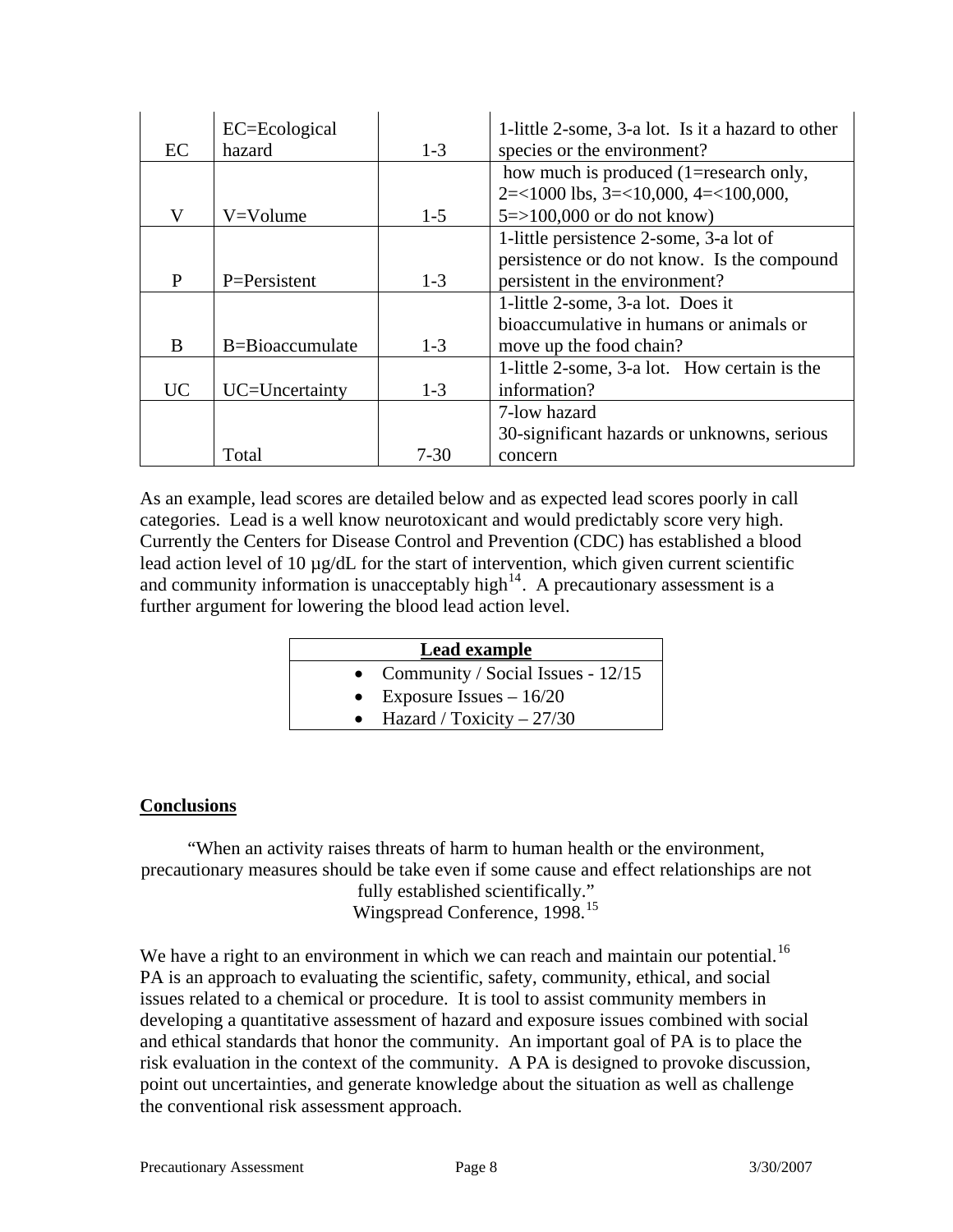While quantitative risk assessment is a powerful tool for summarizing the hazards and exposure associated with individual agents, it has a number of limitations that are often under emphasized. Precautionary assessment is a community based tool to be used as an alternative to or in conjunction with traditional risk assessment. Ideally the PA will build a foundation of community knowledge, empower community action, and prevent adverse health effects while promoting human and environmental health.

Ultimately, risk assessment is a blend of science, judgment, ethics, and policy. PA incorporates the science, social, and ethical aspects of hazard and exposure assessment while acknowledging the uncertainty and policy requirements with the goal of empowering community members.

"Environmental health is state that ensures that all living things have the best opportunity to reach and maintain their full genetic potential." Steven G. Gilbert, 1999

# **References**

<sup>1</sup> Meyers, N. K., and Rafensperger, C., eds. (2006). Precautionary tools for reshaping environmental policy. The MIT Press, Cambridge.

 $2^2$  Gilbert, S.G. Public Health and the Precautionary Principle. Northwest Public Health. Spring / Summer 2005. p 4. (http://healthlinks.washington.edu/nwcphp/nph/s2005/).

<sup>3</sup> National Research Council, Risk Assessment in the Federal Government: Managing the Process. National Academy Press, Washington, DC, 1983

<sup>4</sup> World Health Organization - The International Programme on Chemical Safety (IPCS) – Integrated Risk Assessment [http://www.who.int/ipcs/methods/risk\\_assessment/en/index.html](http://www.who.int/ipcs/methods/risk_assessment/en/index.html) 

<sup>5</sup> U.S. Environmental Protection Agencies - National Center for Environmental Assessment (NCEA) – <http://cfpub.epa.gov/ncea/cfm/nceariskassess.cfm?ActType=RiskAssess>

<sup>6</sup> Gilbert, S.G., and Grant-Webster, K.S. Neurobehavioral effects of developmental methylmercury exposure. Env. Health Persep. 103(Suppl 6), 135-142, 1995.

<sup>7</sup> Anonymous. Getting Beyond Risk Assessment. Rachel's Democracy & Health News #846. March 16, 2006. (access: http://www.precaution.org/lib/06/alternatives to qra.060316.htm)

<sup>8</sup> Kriebel, D., Tickner, J., Epstein, P., Lemons, J., Levins, R., Loechler, E. L., Quinn, M., Rudel, R., Schettler, T., and Stoto, M. (2001). The precautionary principle in environmental science. Environ Health Perspect 109, 871-6.